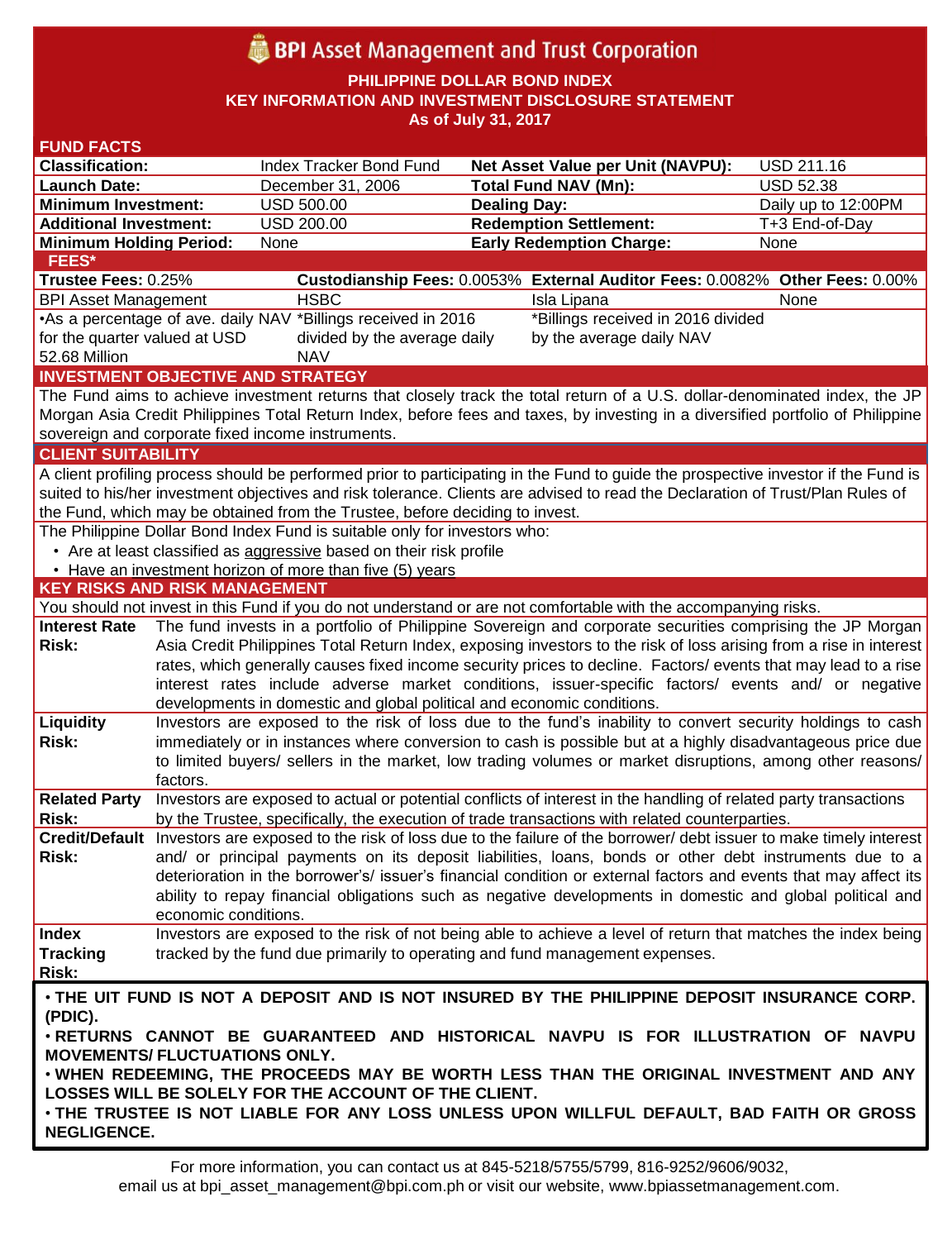## **FUND PERFORMANCE AND STATISTICS AS OF JULY 31, 2017**

(Purely for reference purposes and is not a guarantee of future results)



**Fund 0.43 1.75 3.75 -1.19 15.69 111.16 Benchmark** 0.40 1.84 4.13 -0.94 17.73 120.62

\*Benchmark is the JP Morgan Asia Credit Philippines Total Return

**Fund -1.19 4.06 4.98 5.73 4.02 7.31 Benchmark** -0.94 4.66 5.59 6.41 4.54 7.76

**Fund 4.92 2.96 3.41 10.75 -5.23 15.09 Benchmark** 5.25 3.53 3.97 11.47 -5.10 15.79

**1 mo 3 mo 6 mo 1YR 3YRS S.I.<sup>2</sup>**

**1YR 2YRS 3YRS 4YRS 5YRS S.I.**

**YTD 2016 2015 2014 2013 2012**

| <b>NAVPU over the past 12 months</b>   |        |  |  |  |  |
|----------------------------------------|--------|--|--|--|--|
| Highest                                | 214.78 |  |  |  |  |
| Lowest                                 | 200.59 |  |  |  |  |
| <b>STATISTICS</b>                      |        |  |  |  |  |
| <b>Weighted Ave Duration (Yrs)</b>     | 7.26   |  |  |  |  |
| Volatility, Past 1 Year (%) 3          | 4.36   |  |  |  |  |
| Port. Weighted Yield to Maturity (%)   | 3.20   |  |  |  |  |
| <b>Current Number of Holdings</b>      | 46     |  |  |  |  |
| Tracking Error (3-Yr) <sup>4</sup> (%) | 49     |  |  |  |  |

<sup>1</sup>Returns are net of fees.

<sup>2</sup>Since Inception

<sup>3</sup>Measures the degree to which the Fund fluctuates vis-à-vis its average return over a period of time.

<sup>4</sup>Measure of deviation between the Fund's return and benchmark returns. A lower number means the Fund's return is closely aligned with the benchmark. 5 Includes accrued income, investment securities purchased, accrued expenses, etc.

\*Declaration of Trust is available upon request through branch of account.

**TOP TEN HOLDINGS Name Maturity % of Fund** RoP Bonds 2/2/2030 8.36 RoP Bonds 3/16/2025 7.12 RoP Bonds 10/23/2034 6.84 RoP Bonds 1/14/2031 6.33 RoP Bonds 1/15/2021 5.44 RoP Bonds 1/20/2040 4.88 RoP Bonds 3/1/2041 4.60 RoP Bonds 2/2/2042 4.60 RoP Bonds 3/30/2026 3.90 RoP Bonds 1/15/2032 3.43 **PORTFOLIO COMPOSITION Allocation % of Fund** Government 68.16 Corporates 29.48 Cash 0.28 Time deposits and money market 1.05 Other receivables – net of liabilities<sup>5</sup>  $1.02$ **Maturity Profile** Cash and Less than 1 Year 2.35 Between 1 and 3 Years 17.06 Between 3 and 5 Years 10.47 Between 5 and 7 Years 11.99 Between 7 and 10 Years 16.64 More than 10 Years 41.49

## **RELATED PARTY TRANSACTIONS\***

**CUMULATIVE PERFORMANCE (%) <sup>1</sup>**

Index

**ANNUALIZED PERFORMANCE (%) <sup>1</sup>**

**CALENDAR YEAR PERFORMANCE (%) <sup>1</sup>**

The Fund has investments and trade transactions with BPI Asset Management and Trust Corporation (BPI AMTC):

Bank of the Philippine Islands - USD 550,000

Investments in the said outlets were approved by the BPI AMTC's Board of Directors. Likewise, all related party transactions are conducted on an arm's length and best execution basis and within established limits.

\* Related party in accordance with BPI AMTC's internal policy.